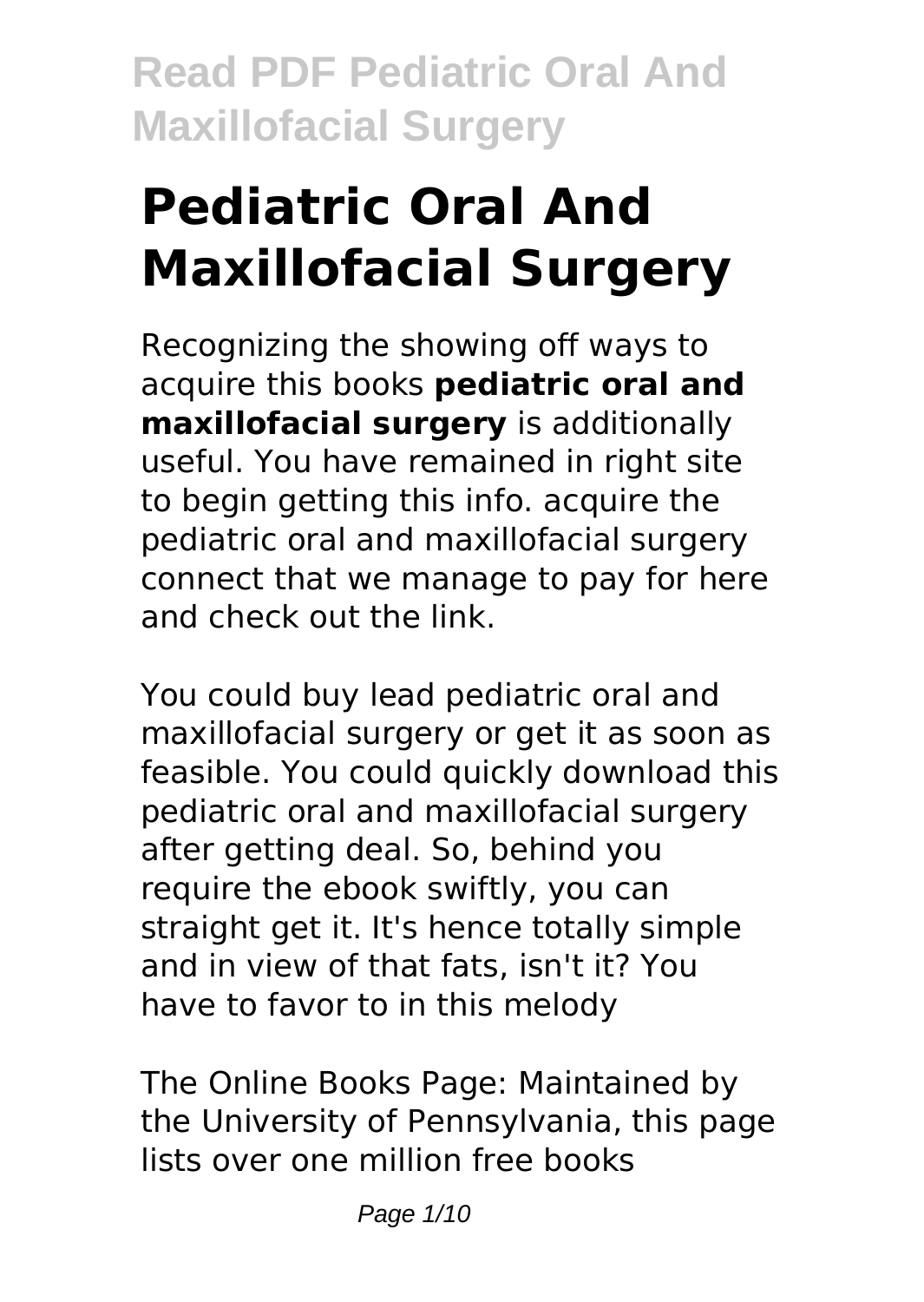available for download in dozens of different formats.

### **Pediatric Oral And Maxillofacial Surgery**

A chapter suggests guidelines for deep sedation and anesthesia in pediatric offices. A chapter on maxillofacial infections covers diagnosis and treatment in an area that comprises a significant part of oral and maxillofacial surgery training and practice. Thorough discussion of salivary gland inflammatory disorders and salivary tumors in children.

#### **Pediatric Oral and Maxillofacial Surgery | ScienceDirect**

Dr. Marshall Freilich is Coordinator of Oral and Maxillofacial Surgery at Holland Bloorview Kids Rehabilitation Hospital, and staff Oral and Maxillofacial Surgeon at Humber River Hospital and Baycrest Hospital. He maintains a private practice dedicated to surgical care for children and adults in Toronto, Ontario.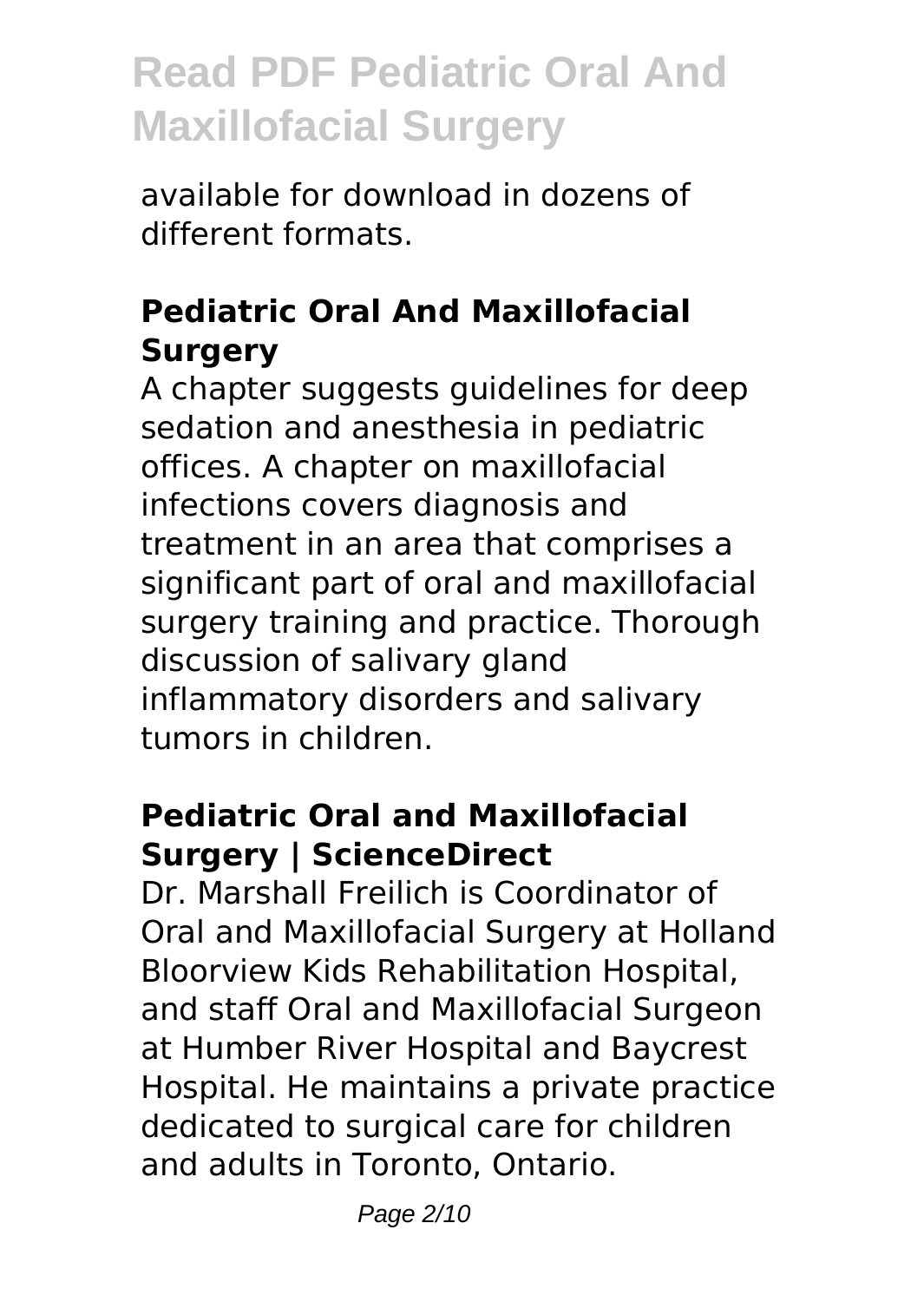#### **Pediatric Oral And Maxillofacial Surgery - Oral Health Group**

NYCOMS provides pediatric oral & maxillofacial surgery in Lake Success, NYC & West Islip. Contact us today to learn more and schedule an appointment.

#### **Pediatric Oral & Maxillofacial Surgeons in New York | NYCOMS**

Pediatric Oral and Maxillofacial Surgery. The surgeons at LICOMS are considered among the best in the America when it comes to treating children, young adults, and special needs patients. Positive experiences in medical and dental settings are crucial to long-term healthcare maintenance. Our doctors and staff share a common goal to make all children feel safe and comfortable in our offices.

### **Pediatric Oral Surgery | Long Island Center for Oral ...**

Pediatric Temporomandibular Joint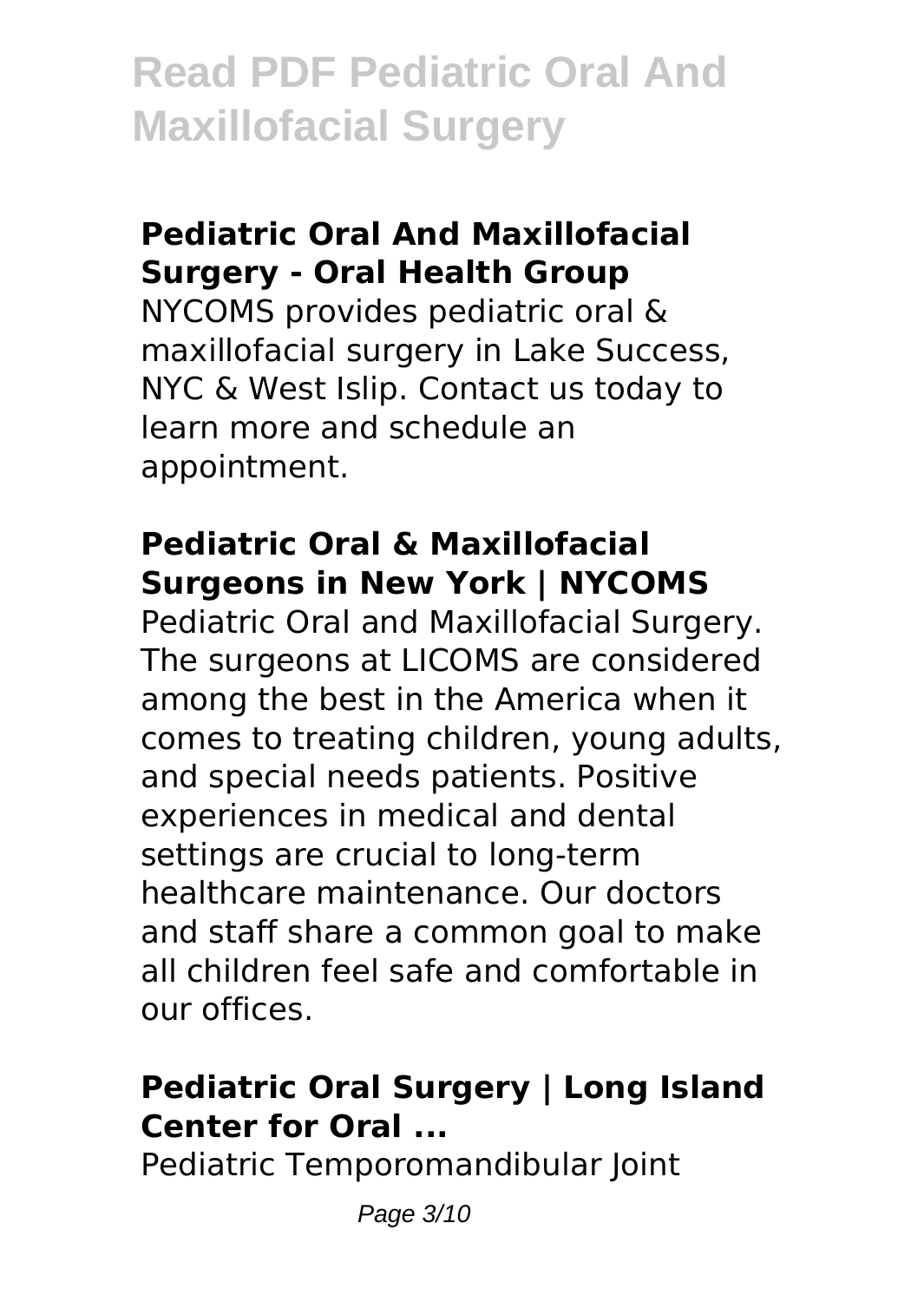Disorders, An Issue of Oral and Maxillofacial Surgery Clinics of North America (The Clinics: Dentistry)

#### **Amazon.com: pediatric oral and maxillofacial surgery**

The medical professionals on the pediatric oral and maxillofacial surgery team are committed to providing skilled, compassionate care in child and familyfriendly settings. This multidisciplinary team 2 includes: Lurie Children's specialists, board certified in oral and maxillofacial surgery; Board-certified plastic surgeon; Pediatric anesthesiologists

### **Pediatric Oral and Maxillofacial Surgery | Northwestern ...**

For a complete description of our services, please visit our web site: Weill Cornell Dentistry, Oral and Maxillofacial Surgery. With nine full time faculty members and some 40 voluntary faculty, the Division of Dentistry, Oral and Maxillofacial Surgery is a major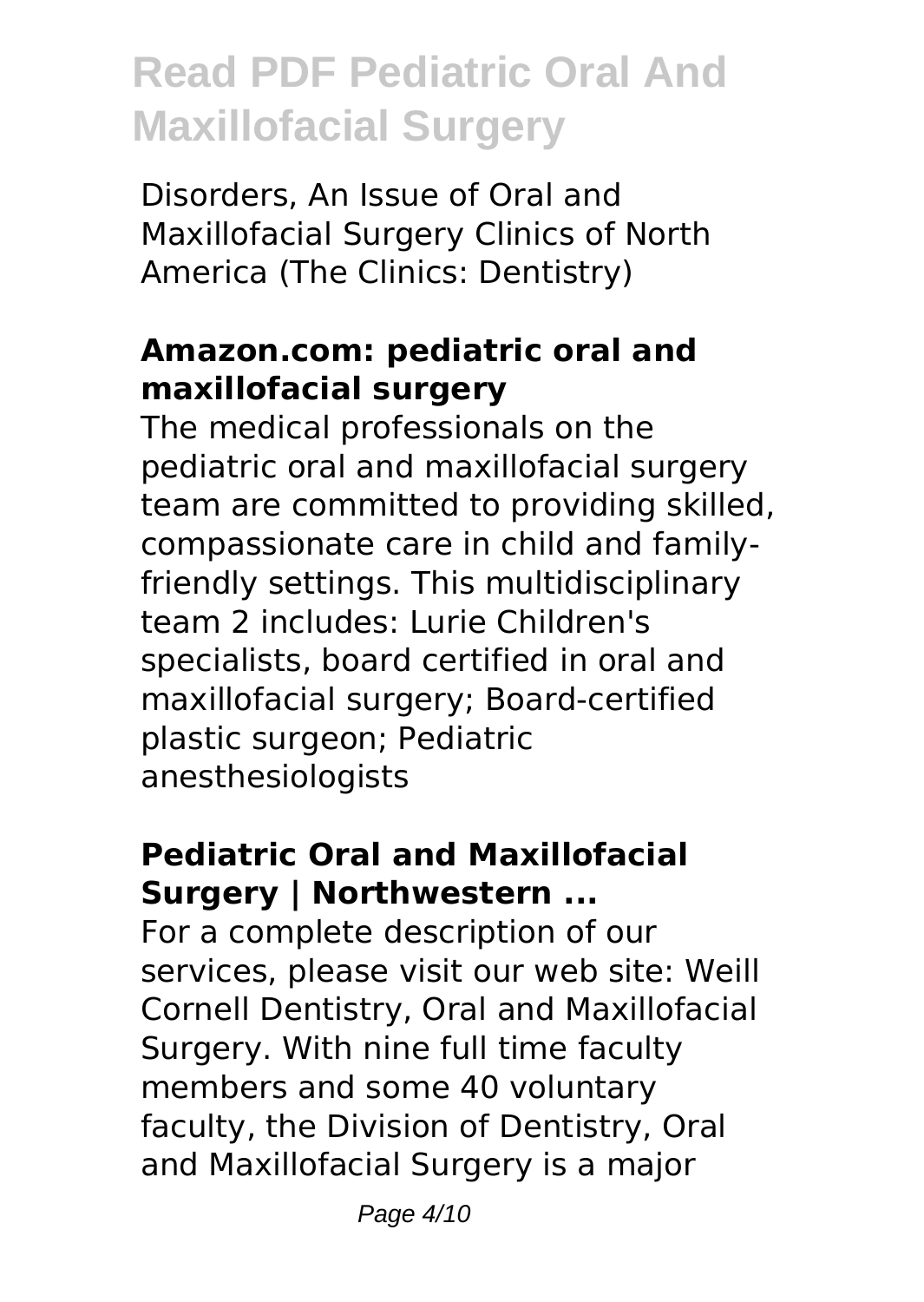academic-based program providing care that ranges from general dentistry to advanced surgical restorative and reconstructive procedures.

### **Oral & Maxillofacial Surgery & Dentistry | Weill Cornell ...**

The Pediatric Oral and Maxillofacial Surgery service provides inpatient and outpatient care for infants and children with craniofacial disorders. We provide comprehensive treatment for patients with: abnormal jaw growth; cleft lip and palate; congenital craniofacial anomalies; dental anomalies; facial trauma; head and neck tumors

### **Oral & Maxillofacial Surgery (Pediatric) | CS Mott ...**

The oral and maxillofacial surgeons with Norton Children's treat conditions that affect the mouth, jaw and facial structures in children and teens. Oral and maxillofacial surgery is a dentistry specialty focused on caring for conditions that affect the hard and soft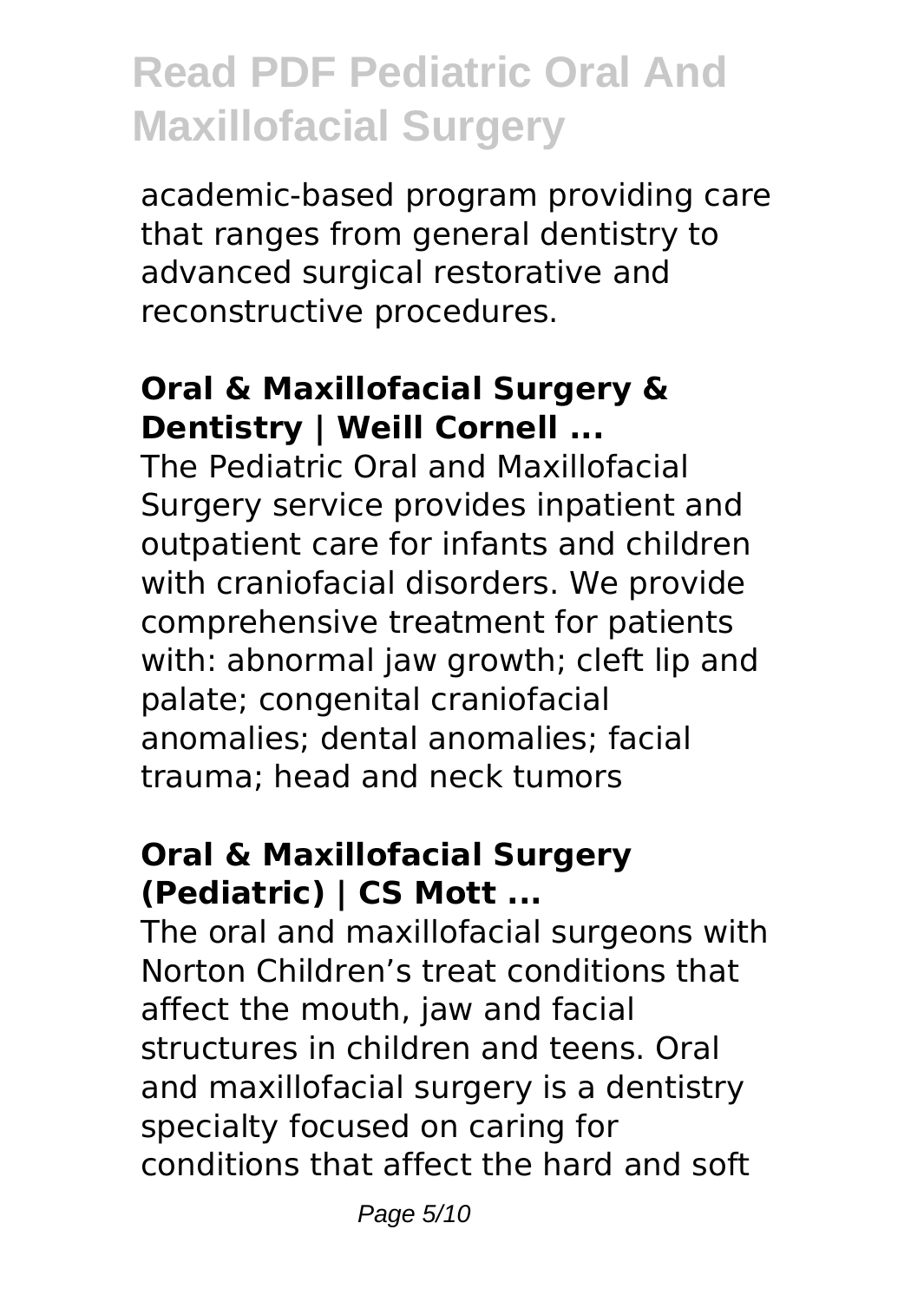tissues of the mouth, teeth and facial regions.

#### **Pediatric Oral and Maxillofacial Surgery | Norton Children ...**

Pediatric Craniomaxillofacial Surgery Fellowship Program The Department of Oral and Maxillofacial Surgery, in conjunction with the University of Pittsburgh Medical Center and Children's Hospital of Pittsburgh, offers a one-year accredited fellowship in Craniofacial/Pediatric Oral and Maxillofacial Surgery.

### **Pediatric Craniomaxillofacial Surgery Fellowship Program ...**

Oral and maxillofacial surgery is a field of dentistry. It focuses on the diagnosis and surgical treatment of diseases, injuries and birth defects that affect the jaws, mouth, teeth and facial structures. Our clinic is one of only a few in the country with broad experience in treating childhood diseases that involve these parts of the body.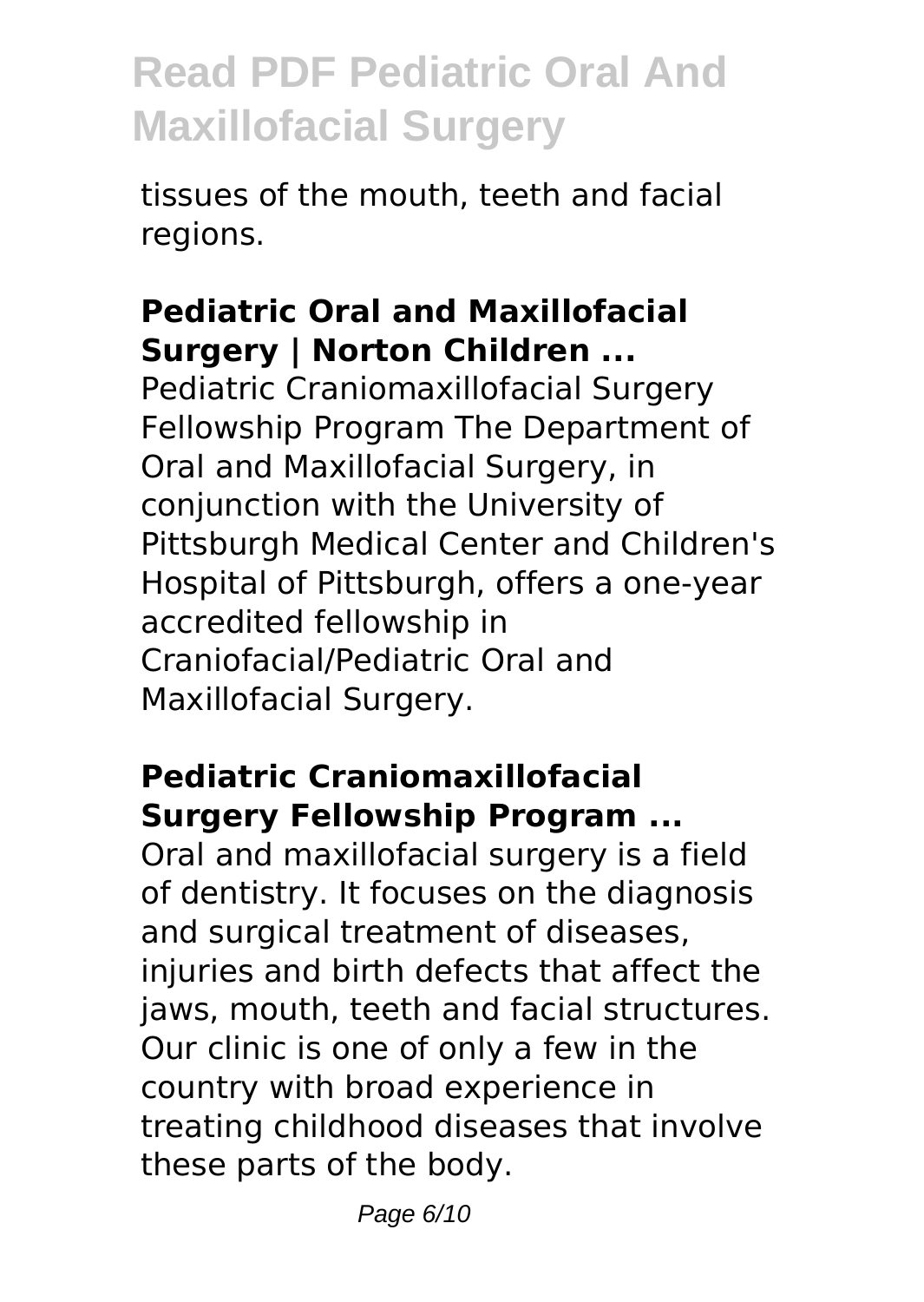### **Oral and Maxillofacial Surgery - Seattle Children's**

Pediatric Oral & Maxillofacial Surgery We specialize in the diagnosis and treatment of the full range of oral and cranio-maxillofacial abnormalities including problems of the teeth, jaws, facial bones, temporomandibular joints and salivary glands. 617-726-2740

### **Pediatric Oral & Maxillofacial Surgery**

Our team includes pediatric oral and maxillofacial surgeons, as well as dentists and oral pathologists. We work together, and with other specialists as needed to provide diagnostic, restorative dental and maxillofacial surgical services to children and teens. Our team also offers: Consultation on oral or facial lesions

### **Oral and Maxillofacial Surgery | Children's Healthcare of ...**

Oral & Maxillofacial Surgery. Surgical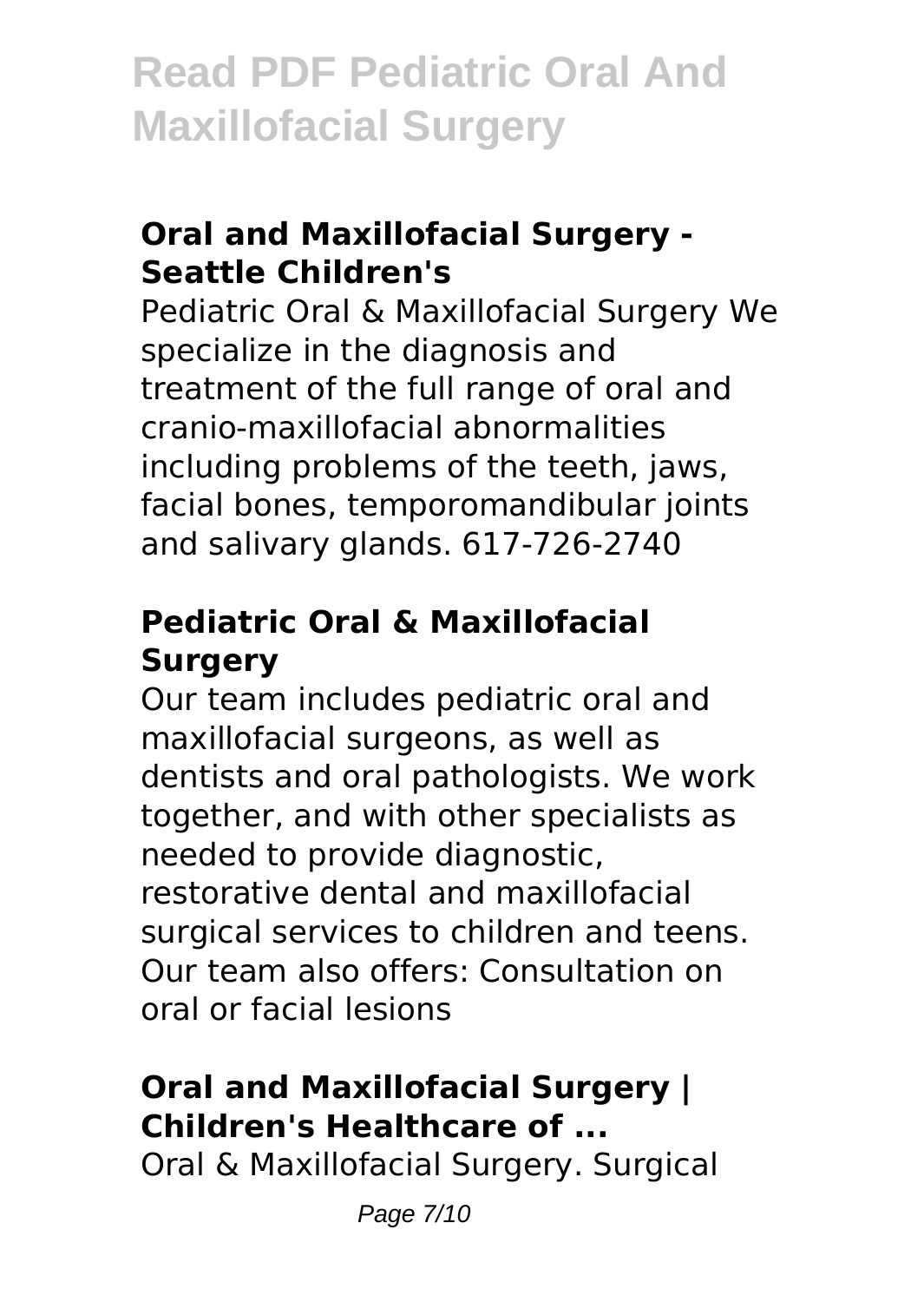extraction of teeth and removal of diseased tissue. Services provided include surgical treatment of injuries and developmental malformations of the mouth, jaws, and related facial structures. The Oral & Maxillofacial Surgery patient treatment area is located on the 2nd floor of the Schwartz building.

#### **Oral Maxillofacial Surgery - NYU College of Dentistry**

ORAL & MAXILLOFACIAL SURGERY. In order to meet your needs, we provide a comprehensive range of oral surgeries in New York, from TMJ Surgery to dental implants. Using the most advanced procedures and techniques, we will solve your dental problem with the least invasive option possible so that you can swiftly return to the rhythm of your daily ...

### **Staten Island Oral Surgery | New York Dental Implant ...**

Pediatric Oral and Maxillofacial Surgery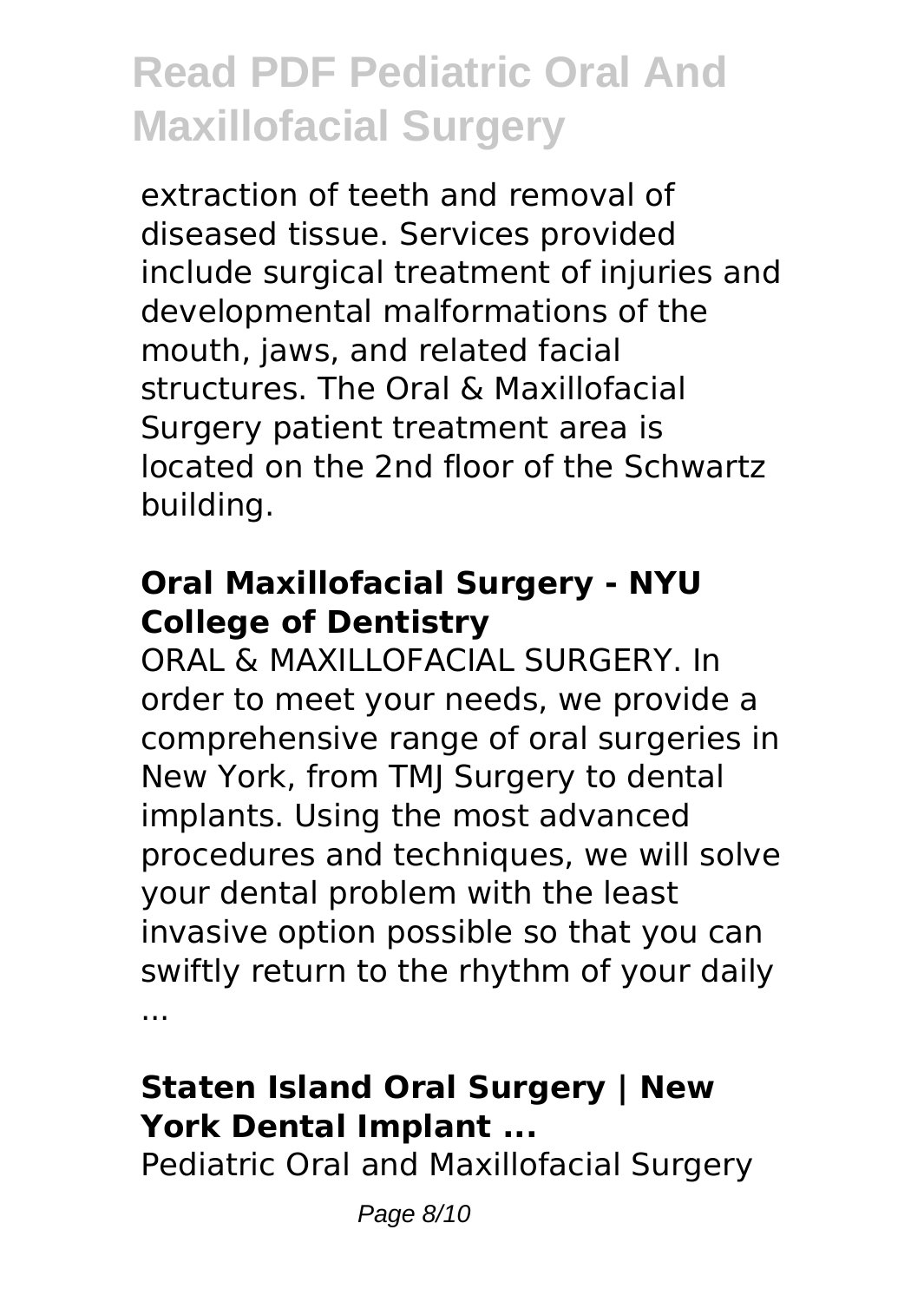Our surgeons at the Division of Oral and Maxillofacial Surgery diagnose and treat conditions affecting the bones and soft tissues of the mouth, face and jaws. Among the surgical services offered by our experienced and compassionate team are: Facial reconstruction following trauma

### **Oral and Maxillofacial Surgery | Joe DiMaggio Children's ...**

Overview. The dental area of our surgery services has more than 40 affiliated providers, including general dentists, pediatric dentists, oral and maxillofacial surgeons, and consulting orthodontists. These experts provide care to infants, young children, adolescents and children with special healthcare needs who have extensive dental disease or dentofacial surgical needs requiring dental treatment or surgery under general anesthesia.